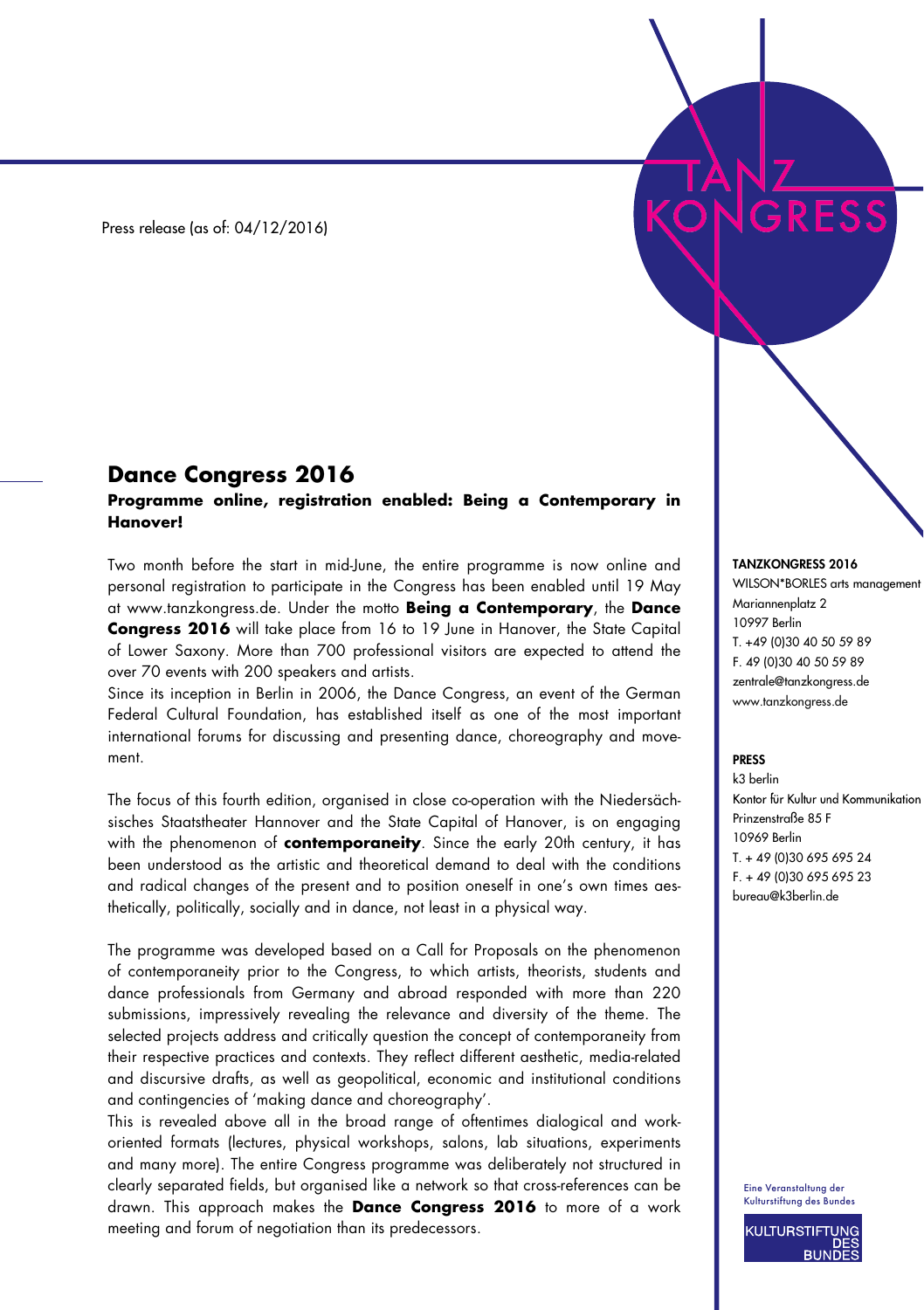In this multi-voiced positioning of and in one's times, as which the Dance Congress is conceived, the most diverse thematic fields can be found. Questions related to building a community within collective work structures and in the frame of political, social or aesthetic fields of conflict, or contemporary art-making in different socio-political contexts are discussed, as are the manner in which (new) values and norms have become binding for contemporary dance training today and ways of making a living after one's career, e.g. in the workshop *Reality Check and Dream Machine*.

**KON** 

**JGRESS** 

The detection of hierarchical structures in capitalist society, in which cultural and aesthetic positions and origins are integrated, and the question of contemporaneity in the context of global and postcolonial dance cultures are addressed, among others, in the events *Decolonizing Dance* and *Reclaiming the Critical Space*.

The canon of dance historiography and the gaps that unwritten dance history leaves behind are also topics, e.g. in the *Tanzfonds Erbe Projekt* of the choreographer Angela Guerreiro dedicated to the connection between the New York Judson Dance Movement and contemporary dance in Germany, or in the *Ausdruck-Mobil* of the company MS Schrittmacher that retraces the paths of German *Ausdruck* dancers of the 1920s, 30s and 40s. 

The Congress participants are furthermore invited to test historical and contemporary training approaches in dance together with students from the master study course Contemporary Dance Education MA CoDE of the Hochschule für Musik und Darstellende Kunst in Frankfurt am Main (HfMDK).

The thematic focus 'Border Effects' was developed from the perspective of the physical, political, social and not least artistic wish to set oneself in relation to the surroundings with one's senses and actions, and to grasp the body in motion as a gauge of one's own times. The question is raised as to the way in which dance and chorography provide knowledge and experience, and can open up bodily and imaginary spaces to engage with borders and border-drawing processes. Dana Caspersen, for example, the former longstanding Forsythe dancer who is now working as a conflict mediator, asks to what extent choreography can be effective as a creative tool for the analysis, conceptualisation and practice of social participation and intervention in conflicts and crises.

In line with the central motif of contemporaneity, the Congress opens with a threepart dance programme developed especially for Hanover, in which the Congress participants, the audience and the artists can meet outside of conventional stage situations. The renowned French choreographer and director of the *Musée de la danse***, Boris Charmatz**, combines the Congress theme in a moving and playful way with timeless and dance-historical aspects. After the public warm-up at the Opernplatz, 20 dancers transform the Staatsoper Hannover into a spacious dance museum in '20 Dancers for the XX Century'. Afterwards, in 'manger (dispersed)', Charmatz' 13-person ensemble engages with the everyday bodily process of eating.

Questions of contemporaneity are also negotiated by the international dance programme developed by the Niedersächsisches Staatstheater Hannover and the State Capital of Hanover, the hosts of the Dance Congress 2016, along with further partners on location.

In 'Tenir le temps' at the Schauspiel Hannover, the French choreographer **Rachid Ouramdane** explores the ability of humans to adapt to uncontrollable dynamics and draw individual and collective strength from their own powerlessness. With 'Antes' performed at the Orangerie Herrenhausen, **Guilherme Botelho**, the director of the most renowned Swiss dance company Alias, creates a science-fiction dance on the beginnings of humankind. The **Ballett der Staatsoper** engages with